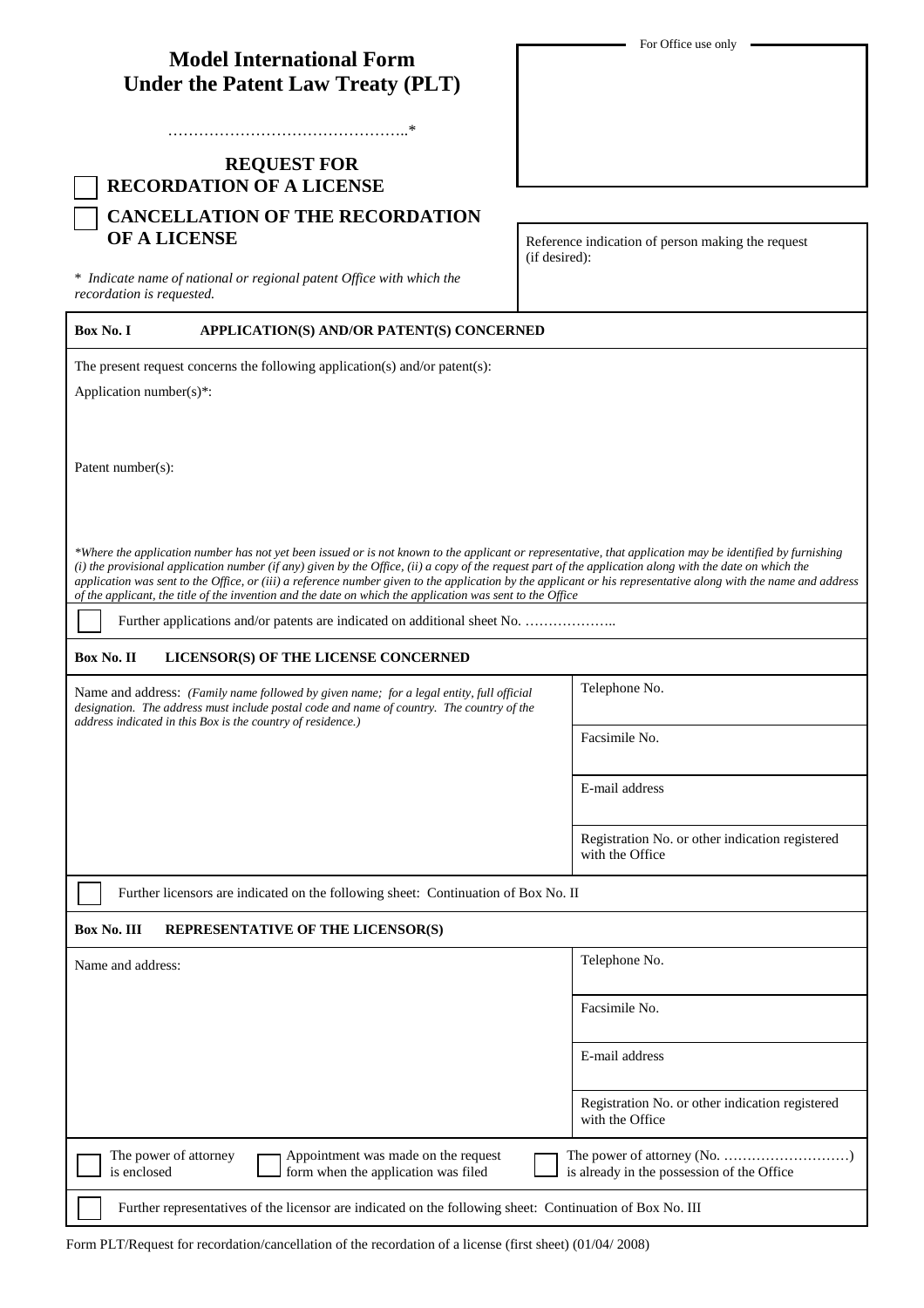| Continuation of Box No. II FURTHER LICENSOR(S)                                                |                                                                    |  |  |
|-----------------------------------------------------------------------------------------------|--------------------------------------------------------------------|--|--|
| If none of the following sub-boxes is used, this sheet should not be included in the request. |                                                                    |  |  |
| Name and address:                                                                             | Telephone No.                                                      |  |  |
|                                                                                               | Facsimile No.                                                      |  |  |
|                                                                                               | E-mail address                                                     |  |  |
|                                                                                               | Registration No. or other indication registered<br>with the Office |  |  |
| Name and address:                                                                             | Telephone No.                                                      |  |  |
|                                                                                               | Facsimile No.                                                      |  |  |
|                                                                                               | E-mail address                                                     |  |  |
|                                                                                               | Registration No. or other indication registered<br>with the Office |  |  |
| Name and address:                                                                             | Telephone No.                                                      |  |  |
|                                                                                               | Facsimile No.                                                      |  |  |
|                                                                                               | E-mail address                                                     |  |  |
|                                                                                               | Registration No. or other indication registered<br>with the Office |  |  |
| Name and address:                                                                             | Telephone No.                                                      |  |  |
|                                                                                               | Facsimile No.                                                      |  |  |
|                                                                                               | E-mail address                                                     |  |  |
|                                                                                               | Registration No. or other indication registered<br>with the Office |  |  |
| Name and address:                                                                             | Telephone No.                                                      |  |  |
|                                                                                               | Facsimile No.                                                      |  |  |
|                                                                                               | E-mail address                                                     |  |  |
|                                                                                               | Registration No. or other indication registered<br>with the Office |  |  |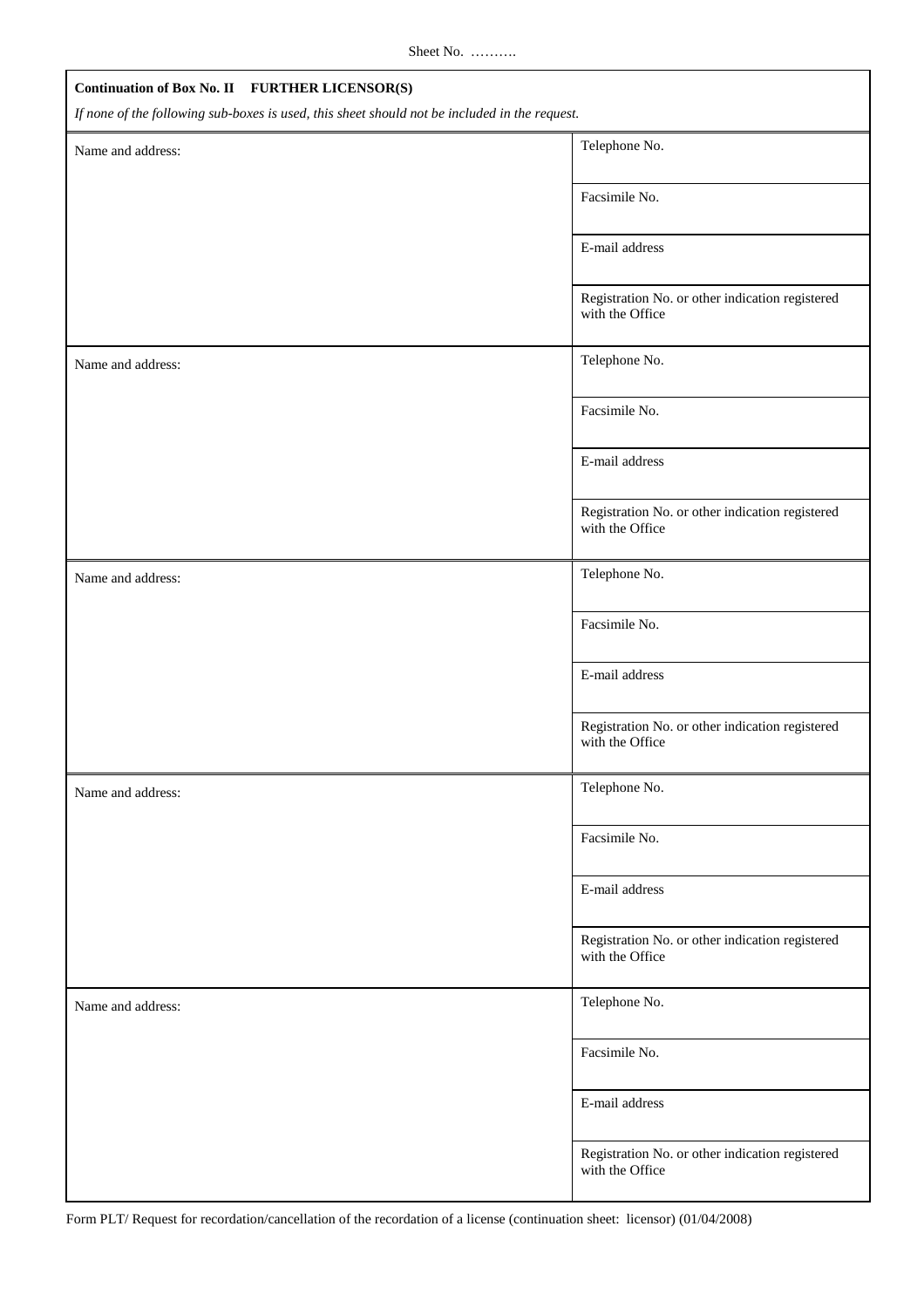Sheet No. ……….

|                                      | Continuation of Box No. III FURTHER REPRESENTATIVE(S) OF THE LICENSOR(S)<br>If none of the following sub-boxes is used, this sheet should not be included in the request. |                                                                    |
|--------------------------------------|---------------------------------------------------------------------------------------------------------------------------------------------------------------------------|--------------------------------------------------------------------|
| Name and address:                    |                                                                                                                                                                           | Telephone No.                                                      |
|                                      |                                                                                                                                                                           | Facsimile No.                                                      |
|                                      |                                                                                                                                                                           | E-mail address                                                     |
|                                      |                                                                                                                                                                           | Registration No. or other indication registered<br>with the Office |
| The power of attorney<br>is enclosed | Appointment was made on the request<br>form when the application was filed                                                                                                | is already in the possession of the Office                         |
| Name and address:                    |                                                                                                                                                                           | Telephone No.                                                      |
|                                      |                                                                                                                                                                           | Facsimile No.                                                      |
|                                      |                                                                                                                                                                           | E-mail address                                                     |
|                                      |                                                                                                                                                                           | Registration No. or other indication registered<br>with the Office |
| The power of attorney<br>is enclosed | Appointment was made on the request<br>form when the application was filed                                                                                                | is already in the possession of the Office                         |
| Name and address:                    |                                                                                                                                                                           | Telephone No.                                                      |
|                                      |                                                                                                                                                                           | Facsimile No.                                                      |
|                                      |                                                                                                                                                                           | E-mail address                                                     |
|                                      |                                                                                                                                                                           | Registration No. or other indication registered<br>with the Office |
| The power of attorney<br>is enclosed | Appointment was made on the request<br>form when the application was filed                                                                                                | is already in the possession of the Office                         |
| Name and address:                    |                                                                                                                                                                           | Telephone No.                                                      |
|                                      |                                                                                                                                                                           | Facsimile No.                                                      |
|                                      |                                                                                                                                                                           | E-mail address                                                     |
|                                      |                                                                                                                                                                           | Registration No. or other indication registered<br>with the Office |
| The power of attorney<br>is enclosed | Appointment was made on the request<br>form when the application was filed                                                                                                | is already in the possession of the Office                         |

Form PLT/ Request for recordation/cancellation of the recordation of a license (continuation sheet: representative of the licensor) (01/04/2008)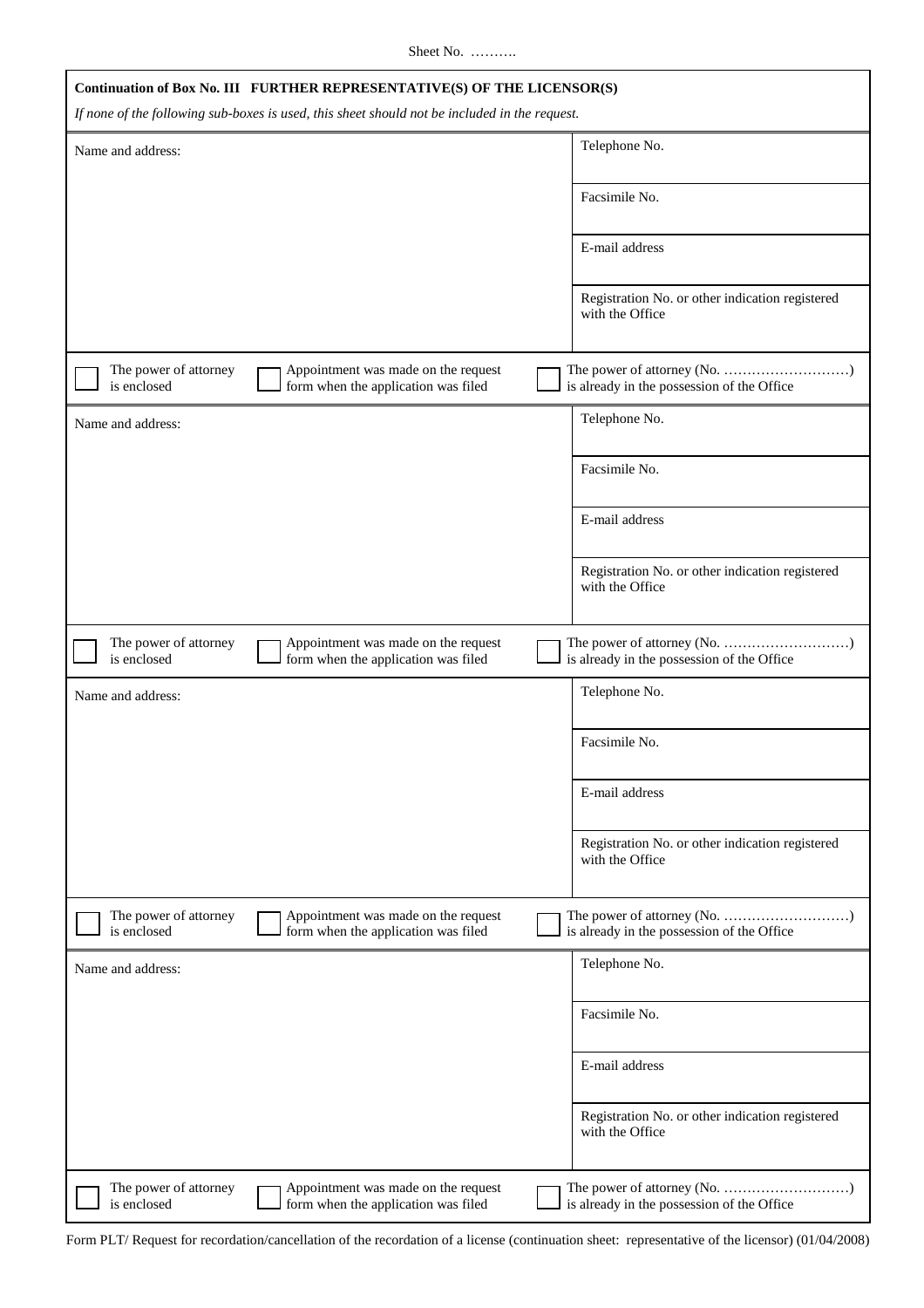| Box No. IV<br>ADDRESS FOR CORRESPONDENCE OR LEGAL SERVICE OF THE LICENSOR(S)                                                                             |                                                                    |
|----------------------------------------------------------------------------------------------------------------------------------------------------------|--------------------------------------------------------------------|
|                                                                                                                                                          |                                                                    |
|                                                                                                                                                          |                                                                    |
|                                                                                                                                                          |                                                                    |
|                                                                                                                                                          |                                                                    |
|                                                                                                                                                          |                                                                    |
|                                                                                                                                                          |                                                                    |
|                                                                                                                                                          |                                                                    |
| Box No. V<br>LICENSEE(S) OF THE LICENSE CONCERNED                                                                                                        |                                                                    |
| Name and address: (Family name followed by given name; for a legal entity, full official                                                                 | Telephone No.                                                      |
| designation. The address must include postal code and name of country. The country of the<br>address indicated in this Box is the country of residence.) |                                                                    |
|                                                                                                                                                          | Facsimile No.                                                      |
|                                                                                                                                                          |                                                                    |
|                                                                                                                                                          | E-mail address                                                     |
|                                                                                                                                                          |                                                                    |
|                                                                                                                                                          | Registration No. or other indication registered                    |
|                                                                                                                                                          | with the Office                                                    |
|                                                                                                                                                          |                                                                    |
| State of nationality:<br>State of residence:                                                                                                             |                                                                    |
|                                                                                                                                                          |                                                                    |
| Further licensees are indicated on the following sheet: Continuation of Box No. V                                                                        |                                                                    |
|                                                                                                                                                          |                                                                    |
| Box No. VI<br>REPRESENTATIVE OF THE LICENSEE(S)                                                                                                          |                                                                    |
| Name and address:                                                                                                                                        | Telephone No.                                                      |
|                                                                                                                                                          |                                                                    |
|                                                                                                                                                          | Facsimile No.                                                      |
|                                                                                                                                                          |                                                                    |
|                                                                                                                                                          | E-mail address                                                     |
|                                                                                                                                                          |                                                                    |
|                                                                                                                                                          | Registration No. or other indication registered<br>with the Office |
|                                                                                                                                                          |                                                                    |
| The power of attorney<br>Appointment was made on the request<br>is enclosed<br>form when the application was filed                                       | is already in the possession of the Office                         |
| Further representatives of the licensee are indicated on the following sheet: Continuation of Box No. VI                                                 |                                                                    |
| Box No. VII<br>ADDRESS FOR CORRESPONDENCE OR LEGAL SERVICE OF THE LICENSEE(S)                                                                            |                                                                    |
|                                                                                                                                                          |                                                                    |
|                                                                                                                                                          |                                                                    |
|                                                                                                                                                          |                                                                    |
|                                                                                                                                                          |                                                                    |
|                                                                                                                                                          |                                                                    |
|                                                                                                                                                          |                                                                    |
|                                                                                                                                                          |                                                                    |
|                                                                                                                                                          |                                                                    |
|                                                                                                                                                          |                                                                    |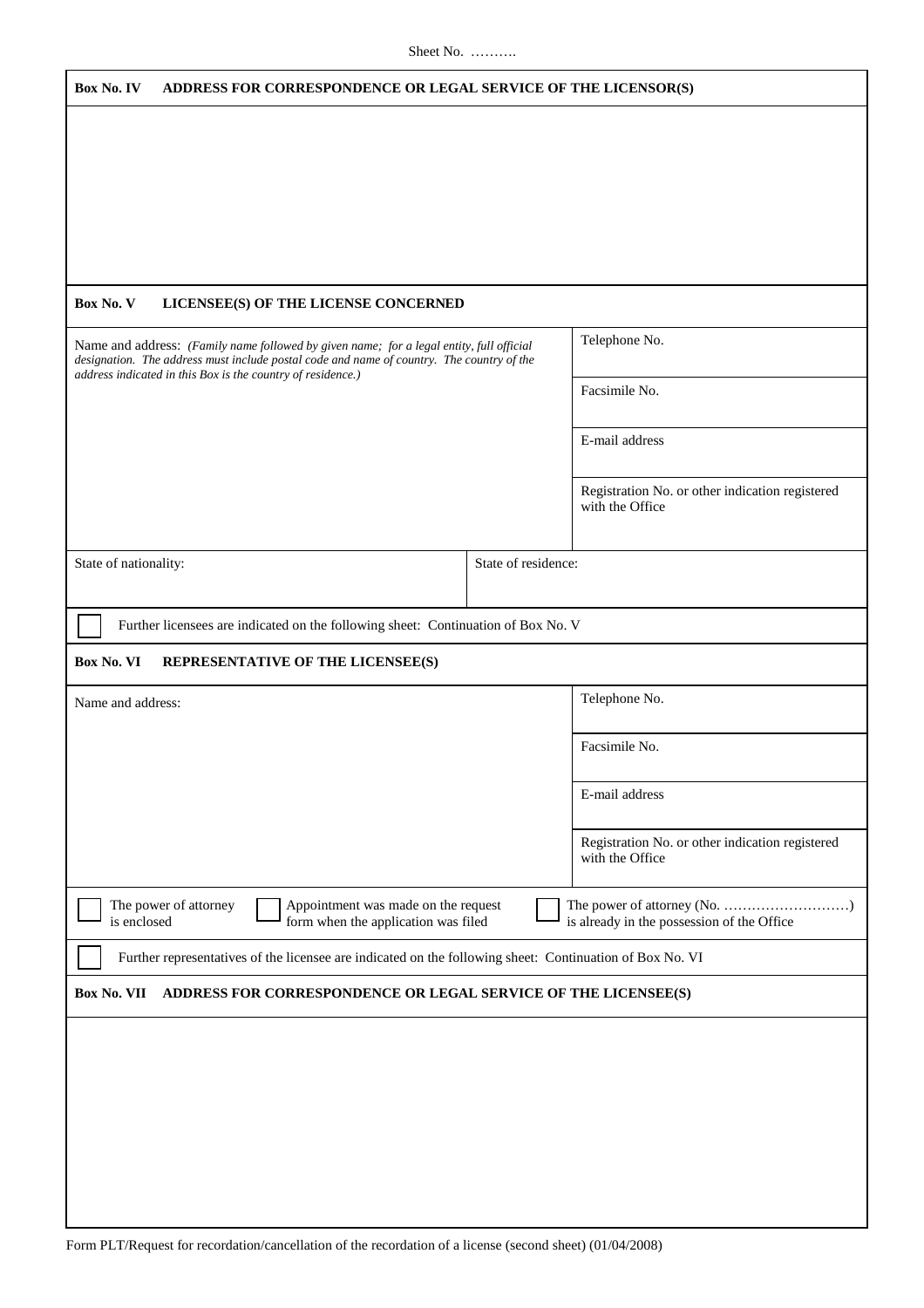Sheet No. ……….

| Continuation of Box No. V FURTHER LICENSEE(S)                                                 |                                                                    |  |  |  |
|-----------------------------------------------------------------------------------------------|--------------------------------------------------------------------|--|--|--|
| If none of the following sub-boxes is used, this sheet should not be included in the request. |                                                                    |  |  |  |
| Name and address:                                                                             | Telephone No.                                                      |  |  |  |
|                                                                                               | Facsimile No.                                                      |  |  |  |
|                                                                                               | E-mail address                                                     |  |  |  |
|                                                                                               | Registration No. or other indication registered<br>with the Office |  |  |  |
| State of nationality:                                                                         | State of residence:                                                |  |  |  |
| Name and address:                                                                             | Telephone No.                                                      |  |  |  |
|                                                                                               | Facsimile No.                                                      |  |  |  |
|                                                                                               | E-mail address                                                     |  |  |  |
|                                                                                               | Registration No. or other indication registered<br>with the Office |  |  |  |
| State of nationality:                                                                         | State of residence:                                                |  |  |  |
| Name and address:                                                                             | Telephone No.                                                      |  |  |  |
|                                                                                               | Facsimile No.                                                      |  |  |  |
|                                                                                               | E-mail address                                                     |  |  |  |
|                                                                                               | Registration No. or other indication registered<br>with the Office |  |  |  |
| State of nationality:                                                                         | State of residence:                                                |  |  |  |
| Name and address:                                                                             | Telephone No.                                                      |  |  |  |
|                                                                                               | Facsimile No.                                                      |  |  |  |
|                                                                                               | E-mail address                                                     |  |  |  |
|                                                                                               | Registration No. or other indication registered<br>with the Office |  |  |  |
| State of nationality:                                                                         | State of residence:                                                |  |  |  |

Form PLT/ Request for recordation/cancellation of the recordation of a license (continuation sheet: licensee) (01/04/2008)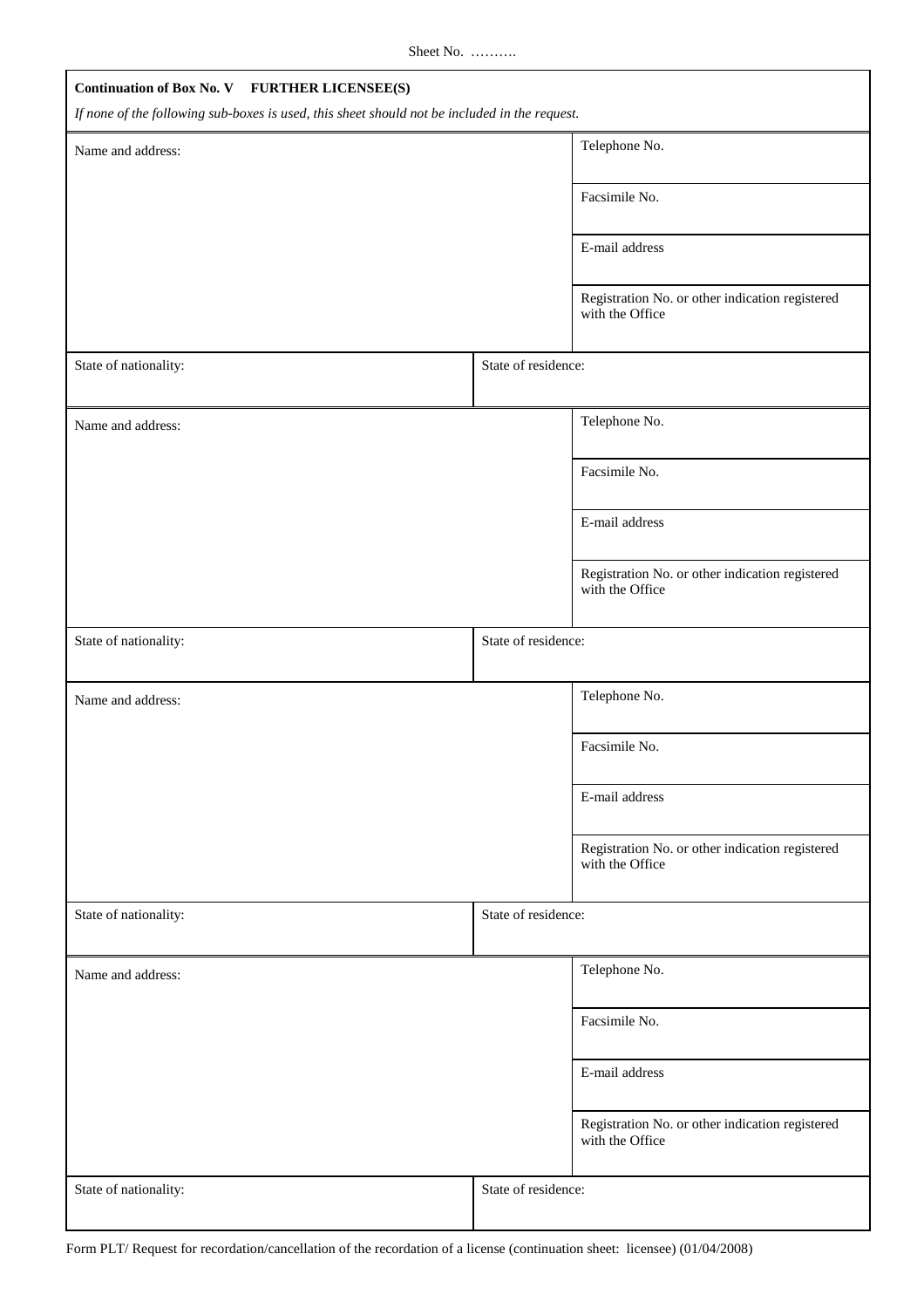Sheet No. ……….

| Continuation of Box No. VI FURTHER REPRESENTATIVE(S) OF THE LICENSEE(S)<br>If none of the following sub-boxes is used, this sheet should not be included in the request. |                                                                            |  |                                                                    |
|--------------------------------------------------------------------------------------------------------------------------------------------------------------------------|----------------------------------------------------------------------------|--|--------------------------------------------------------------------|
| Name and address:                                                                                                                                                        |                                                                            |  | Telephone No.                                                      |
|                                                                                                                                                                          |                                                                            |  | Facsimile No.                                                      |
|                                                                                                                                                                          |                                                                            |  | E-mail address                                                     |
|                                                                                                                                                                          |                                                                            |  | Registration No. or other indication registered<br>with the Office |
| The power of attorney<br>is enclosed                                                                                                                                     | Appointment was made on the request<br>form when the application was filed |  | is already in the possession of the Office                         |
| Name and address:                                                                                                                                                        |                                                                            |  | Telephone No.                                                      |
|                                                                                                                                                                          |                                                                            |  | Facsimile No.                                                      |
|                                                                                                                                                                          |                                                                            |  | E-mail address                                                     |
|                                                                                                                                                                          |                                                                            |  | Registration No. or other indication registered<br>with the Office |
| The power of attorney<br>is enclosed                                                                                                                                     | Appointment was made on the request<br>form when the application was filed |  | is already in the possession of the Office                         |
| Name and address:                                                                                                                                                        |                                                                            |  | Telephone No.                                                      |
|                                                                                                                                                                          |                                                                            |  | Facsimile No.                                                      |
|                                                                                                                                                                          |                                                                            |  | E-mail address                                                     |
|                                                                                                                                                                          |                                                                            |  | Registration No. or other indication registered<br>with the Office |
| The power of attorney<br>is enclosed                                                                                                                                     | Appointment was made on the request<br>form when the application was filed |  | is already in the possession of the Office                         |
| Name and address:                                                                                                                                                        |                                                                            |  | Telephone No.                                                      |
|                                                                                                                                                                          |                                                                            |  | Facsimile No.                                                      |
|                                                                                                                                                                          |                                                                            |  | E-mail address                                                     |
|                                                                                                                                                                          |                                                                            |  | Registration No. or other indication registered<br>with the Office |
| The power of attorney<br>is enclosed                                                                                                                                     | Appointment was made on the request<br>form when the application was filed |  | is already in the possession of the Office                         |

Form PLT/ Request for recordation/cancellation of the recordation of a license (continuation sheet: representative of the licensee) (01/04/2008)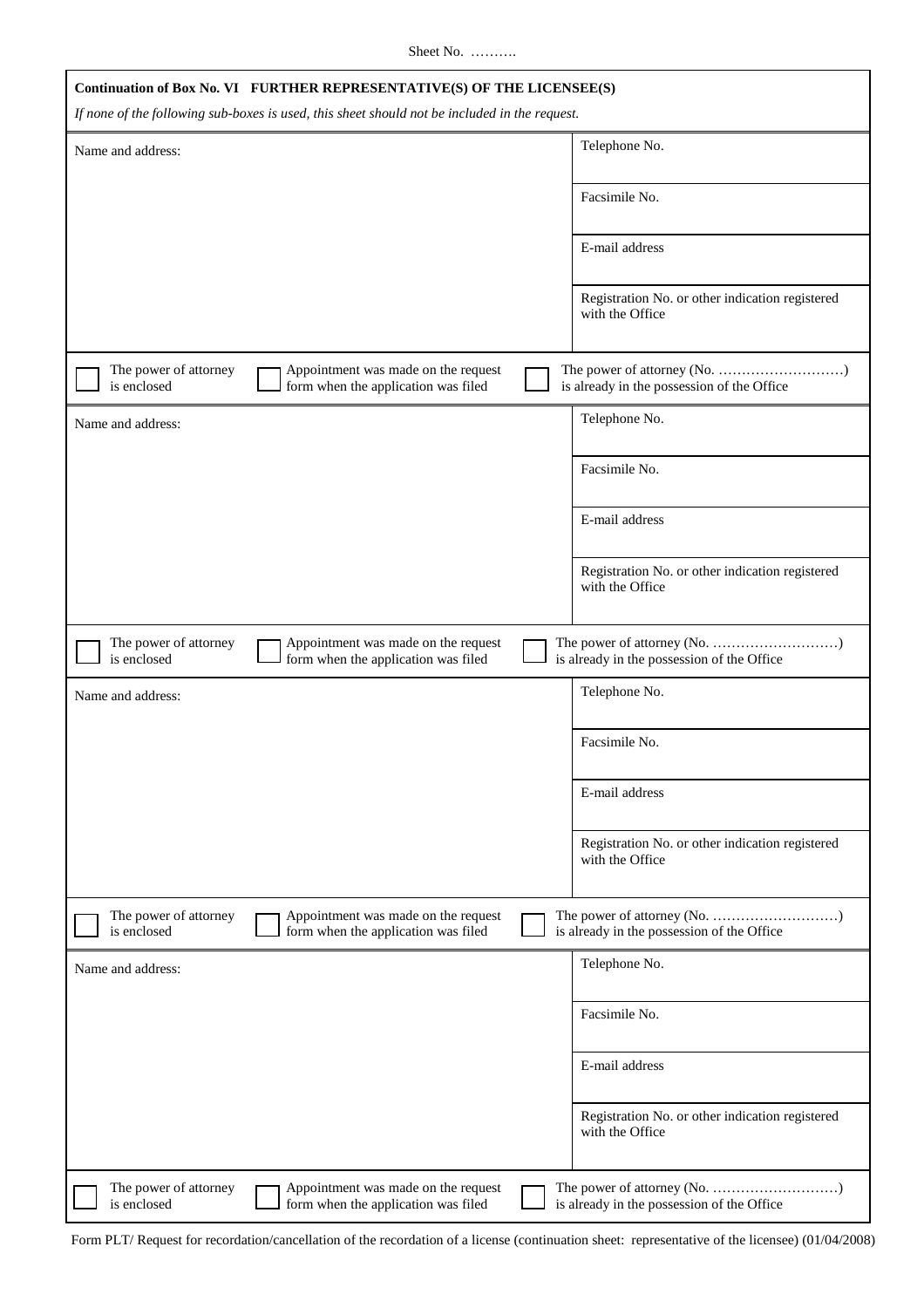| Box No. VIII INFORMATION ON THE LICENSE CONCERNED                                                                                                              |
|----------------------------------------------------------------------------------------------------------------------------------------------------------------|
| If the present request is a request for recordation of a license, fill in items (Aa) to (Ad) below:<br>А.                                                      |
| $\Box$ exclusive<br>$\Box$ non-exclusive<br>(Aa) The license concerned is:                                                                                     |
|                                                                                                                                                                |
|                                                                                                                                                                |
| (Ad) Information relating to the registration of the license (where registration is compulsory under the applicable law):                                      |
|                                                                                                                                                                |
|                                                                                                                                                                |
| B. If the present request is a request for cancellation of the recordation of a license, fill in items (Ba) to (Bc) below:                                     |
|                                                                                                                                                                |
|                                                                                                                                                                |
| Information relating to the registration of the license (where registration is compulsory under the applicable law):<br>(Be)                                   |
|                                                                                                                                                                |
|                                                                                                                                                                |
| DOCUMENTATION OF THE BASIS OF $\Box$ THE LICENSE $\Box$ THE TERMINATION OF THE LICENSE<br>Box No. IX                                                           |
| The license/termination of the license is a freely concluded agreement among the parties.<br>(a)                                                               |
| One of the following documents is enclosed:                                                                                                                    |
| a copy of the agreement<br>ப                                                                                                                                   |
| a copy, certified as being in conformity with the original, of the agreement                                                                                   |
| an extract of the agreement consisting of those portions that show the rights licensed/ceased to be licensed and their extent                                  |
| an extract, certified as being a true extract, of the agreement consisting of those portions that show the rights licensed/ceased                              |
| to be licensed and their extent                                                                                                                                |
| The license/termination of the license is not a freely concluded agreement among the parties (for example, an operation of law or<br>(b)<br>a court decision)  |
| A copy, or a copy certified as being in conformity with the original, of a document evidencing the license/termination of the<br>license is enclosed (specify) |
|                                                                                                                                                                |
|                                                                                                                                                                |
| Box No. X<br><b>INFORMATION RELATING TO GOVERNMENT INTEREST</b>                                                                                                |
|                                                                                                                                                                |
|                                                                                                                                                                |
|                                                                                                                                                                |
|                                                                                                                                                                |
|                                                                                                                                                                |
|                                                                                                                                                                |
|                                                                                                                                                                |
|                                                                                                                                                                |
|                                                                                                                                                                |